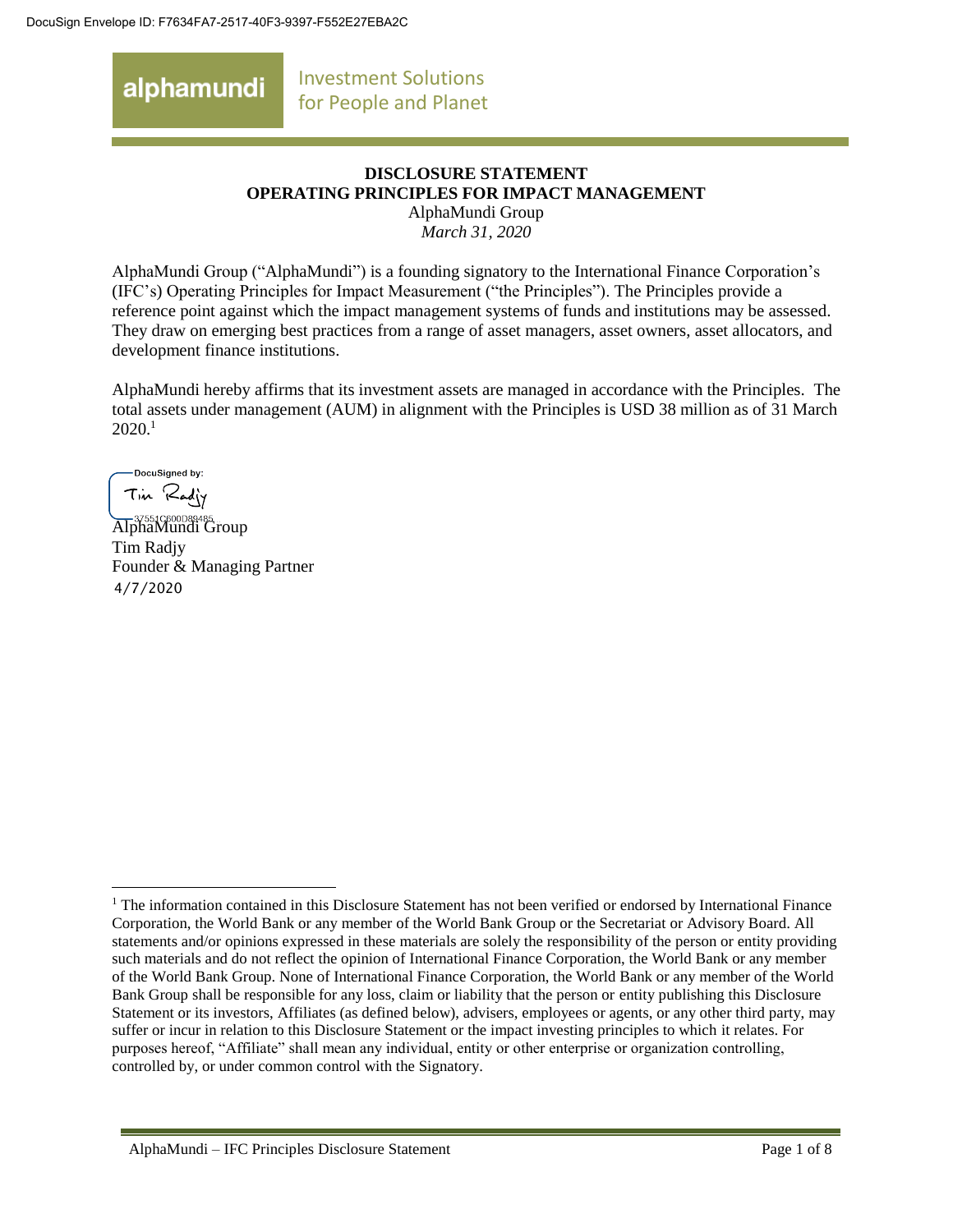#### Investment Solutions for People and Planet

**Principle 1 -** *Define strategic impact objective(s) consistent with the investment strategy:* The Manager shall define strategic impact objectives for the portfolio or fund to achieve positive and measurable social or environmental effects, which are aligned with the Sustainable Development Goals (SDGs), or other widely accepted goals. The impact intent does not need to be shared by the investee. The Manager shall seek to ensure that the impact objectives and investment strategy are consistent; that there is a credible basis for achieving the impact objectives through the investment strategy; and that the scale and/or intensity of the intended portfolio impact is proportionate to the size of the investment portfolio.

- **-** AlphaMundi has embedded impact in its DNA since inception. This is legally reflected in the Fund offering documents for both SocialAlpha Investment Fund – Bastion and AlphaJiri. Both Funds' investment strategies specify that investments must be in social enterprises with the following language in the private placement memorandum (PPM): "Social enterprises may include commercial companies, cooperatives, non-profit institutions or projects, and will be selected on the basis of, inter alia, the following criteria: established operational track record over many years, financial profitability and growth perspectives, quality of products and services when compared to their peers, quality and stability of management team, soundness of governance structure, measurability of the social and/or environmental impact of their activities, responsible corporate behavior, reporting capacity, alignment of vision between the aspirations and objectives of their main shareholders and those of the Sub-Fund, as well as country and sector risk."
- **-** AlphaMundi's investment strategy aligns most closely with six of the UN Sustainable Development Goals (SDGs), including SDG 1 (No Poverty), SDG 4 (Quality Education), SDG 5 (Gender Equality), SDG 7 (Affordable and Clean Energy), SDG 8 (Decent Work and Economic Growth) and SDG 12 (Responsible Consumption and Production).
- **-** Independent verification takes place through organizations like GIIRS annually (past) and an independent Advisory Committee in the future on a biennial basis.

**For Principle 2 -** *Manage strategic impact and financial returns at portfolio level:* The Manager shall have a process to manage impact achievement on a portfolio basis. The objective of the process is to establish and monitor impact performance for the whole portfolio, while recognizing that impact may vary across individual investments in the portfolio. As part of the process, the Manager shall consider aligning staff incentive systems with the achievement of impact, as well as with financial performance.

- **-** AlphaMundi investee social impact is evaluated before companies are presented to the Investment Committee (IC). Due diligence memos include a section dedicated to describing the social impact elements of the company, including direct impact with clients (e.g. consumer of the good or service) and indirect impact with beneficiaries (e.g. family members of the consumer of the good or service).
- **-** Social and governance metrics are identified across the portfolio and quarterly reporting requirements are agreed upon with portfolio companies and outlined in promissory notes that legally require companies to report on social impact. AlphaMundi considers failure to submit on time social impact data an event of default. In some instances, AlphaMundi assigns specific pledges or milestones around impact, depending on the company and context.
- **-** These metrics span a broad range of indicators that include sex-disaggregated data for board members, staff and clients, and also units sold, agriculture yields, impacts on livelihoods, CO2 reduction and other environment indicators, etc. Indicators are selected based on business model,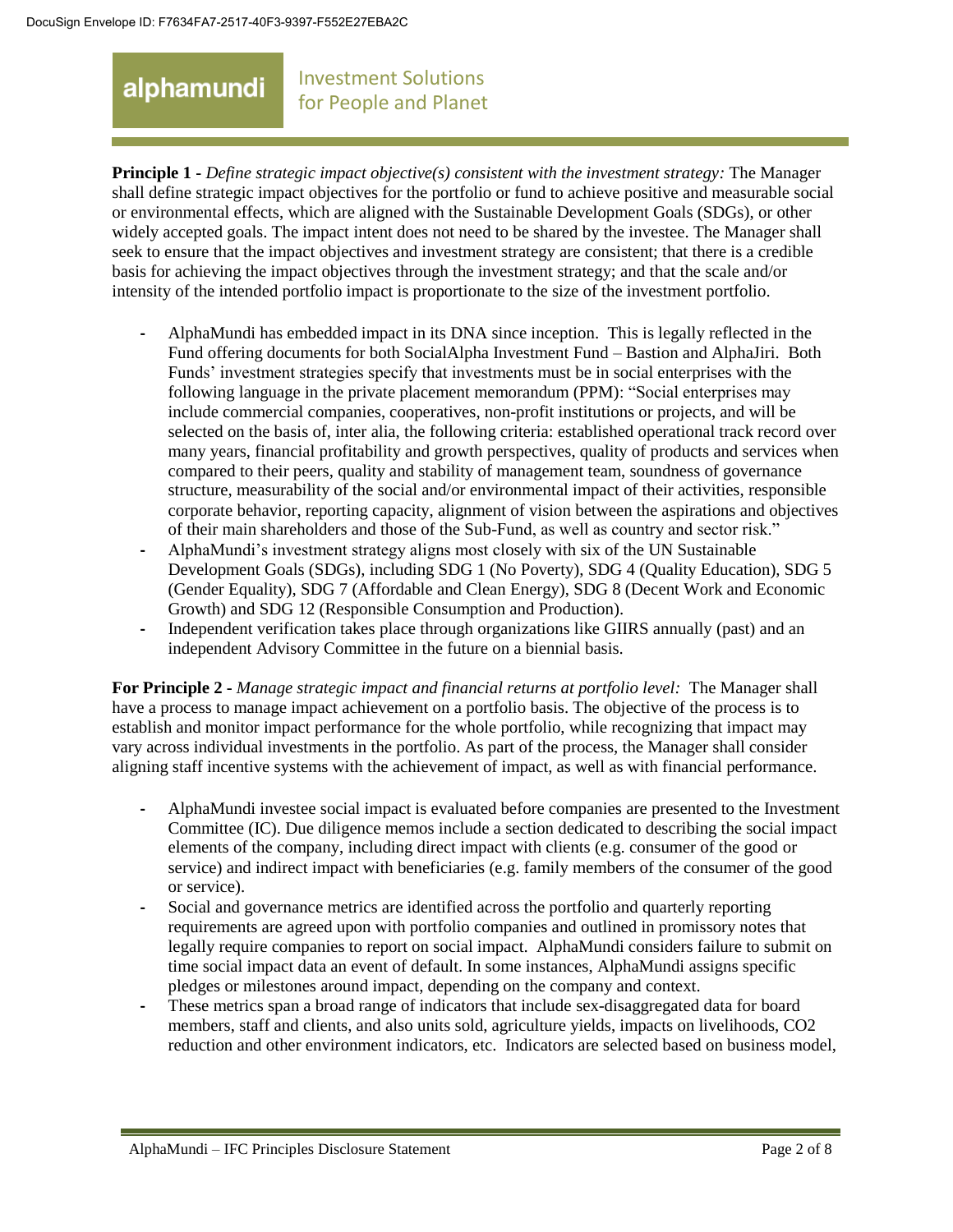#### Investment Solutions for People and Planet

sector, geography and other considerations and generally drawn from IRIS+, the generally accepted system for measuring, managing and optimizing impact.

**-** To gauge and monitor progress at the portfolio level, AlphaMundi aggregates quarterly data collected from all portfolio companies, tracked in spreadsheet format, and reports on this to investors and publishes an impact report on its website. As the SocialAlpha – Bastion Fund is open ended with constant uncertainty around AUM, it is difficult to establish strict impact targets. However, investments are screened such that new companies to the portfolio will enhance or have the potential to enhance the overall impact of the Fund.

**For Principle 3 -** *Establish the investor's contribution to the achievement of impact:* The Manager shall seek to establish and document a credible narrative on its contribution to the achievement of impact for each investment. Contributions can be made through one or more financial and/or non-financial channels.<sup>2</sup> The narrative should be stated in clear terms and supported, as much as possible, by evidence.

- **-** AlphaMundi seeks to achieve impact for each investment through both financial and nonfinancial channels. Through financial channels, the Firm's investment strategy is to provide twoyear loans to social businesses to help them address a financing gap when traditional financial markets fail. Funds are typically used for working capital such as inventory purchases, the offering of additional credit and financial products to individuals and small and medium enterprises (SMEs), or in some cases capital expenditures. AlphaMundi offers flexible financing that companies cannot access from local banks. AlphaMundi also typically enters an investment when the company is at an inflection point in its growth and the financing provided can be catalytic in scaling the business – positively impacting both employees and end customers. This narrative is incorporated into promissory notes and is tracked on a quarterly basis through financial and social metric reporting and on a qualitative basis through monitoring calls, site visits and surveys. Since AlphaMundi provides predominantly debt financing, the firm can assess the contribution to the achievement of impact by looking at the uses of their debt financing. E.g. expanding the loan portfolio of a microfinance institution, purchasing a set amount of renewable energy systems, purchasing equipment for operations, or perhaps hiring additional personnel to execute on the business play. AlphaMundi can also compare their loan sizes and rates offered against the market to see if they are indeed being additional.
- **-** Beyond financial capital, AlphaMundi often supports companies with other types of technical assistance (TA) including support with governance, operations, finance and fundraising. This non-financial supported coupled with the loan product are designed to enhance the potential impact of each investment. Effectiveness of non-financial support is measured by qualitative surveys of portfolio company CEOs every two years.
- **-** The AlphaMundi Foundation, founded in 2016, offers an additional opportunity for the Group to add value to investee companies, for instance by deepening or accelerating gender equity, providing pre- and post-investment technical assistance and supporting impact measurement and management efforts of investees.

<sup>&</sup>lt;sup>2</sup> For example, this may include: improving the cost of capital, active shareholder engagement, specific financial structuring, offering innovative financing instruments, assisting with further resource mobilization, creating longterm trusted partnerships, providing technical/ market advice or capacity building to the investee, and/or helping the investee to meet higher operational standards.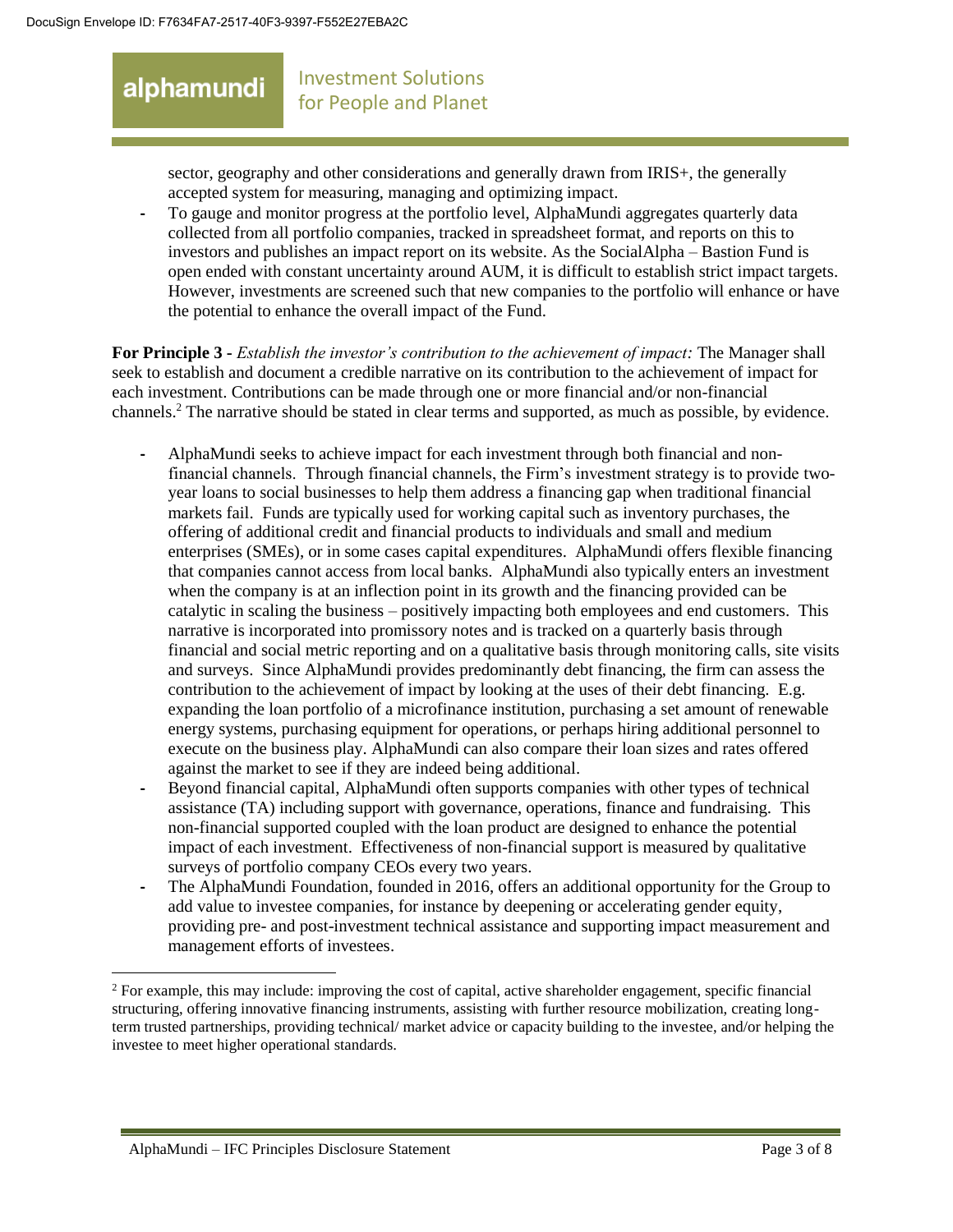#### Investment Solutions alphamundi for People and Planet

**-** Independent verification also will take place through organizations like GIIRS annually (past) and an independent Advisory Committee in the future on a biennial basis.

**For Principle 4 -** *Assess the expected impact of each investment, based on a systematic approach:* For each investment the Manager shall assess, in advance and, where possible, quantify the concrete, positive impact<sup>3</sup> potential deriving from the investment. The assessment should use a suitable results measurement framework that aims to answer these fundamental questions: (1) What is the intended impact? (2) Who experiences the intended impact? (3) How significant is the intended impact?<sup>4</sup> The Manager shall also seek to assess the likelihood of achieving the investment's expected impact. In assessing the likelihood, the Manager shall identify the significant risk factors that could result in the impact varying from ex-ante expectations. In assessing the impact potential, the Manager shall seek evidence to assess the relative size of the challenge addressed within the targeted geographical context. The Manager shall also consider opportunities to increase the impact of the investment. Where possible and relevant for the Manager's strategic intent, the Manager may also consider indirect and systemic impacts. Indicators shall, to the extent possible, be aligned with industry standards<sup>5</sup> and follow best practice.<sup>6</sup>

- **-** The expected impact of each investment is defined in the investment proposals in the Projections section. While the emphasis of this section is on financial projections, increased revenues are always linked to an increase in impact based on reaching new clients or selling new products and services. Prior to making an investment AlphaMundi assesses where it believes the company can be in the two years following the investment and how AlphaMundi capital can be catalytic in achieving this impact. As AlphaMundi operates across all sectors, there are nuances in how this is defined for each investment.
- **-** AlphaMundi's framework for assessing impact is as follows: after finalizing the terms of all new investments, each company has a spreadsheet with financial, governance, social and sector specific metrics defined. The AlphaMundi regional teams are responsible for incorporating financial metrics from quarterly statements while the companies are responsible for reporting on social and governance metrics. This data is entered into a master Google spreadsheet along with financial data entered from the AlphaMundi team from the companies' quarterly statements. This framework allows us to track the actual impact against our expected impact for the company.
- **-** Looking forward and in an attempt to enhance AlphaMundi's systemic approach to impact measurement, AlphaMundi may intensify its guidance to investees for them to select impact indicators that serve their own management of the business and impact model. In doing so,

<sup>3</sup> Focus shall be on the material social and environmental impacts resulting from the investment. Impacts assessed under Principle 4 may also include positive ESG effects derived from the investment.

<sup>4</sup> Adapted from the Impact Management Project [\(www.impactmanagementproject.com\)](http://www.impactmanagementproject.com/).

 $<sup>5</sup>$  Industry indicator standards include HIPSO (https://indicators.ifipartnership.org/about/); IRIS (iris.thegiin.org);</sup> GIIRS (http://b-analytics. net/giirs-funds); GRI (www.globalreporting.org/Pages/default.aspx); and SASB (www.sasb.org), among others

<sup>&</sup>lt;sup>6</sup> International best practice indicators include SMART (Specific, Measurable, Attainable, Relevant, and Timely), and SPICED (Subjective, Participatory, Interpreted & communicable, Cross-checked, Empowering, and Diverse & disaggregated), among others.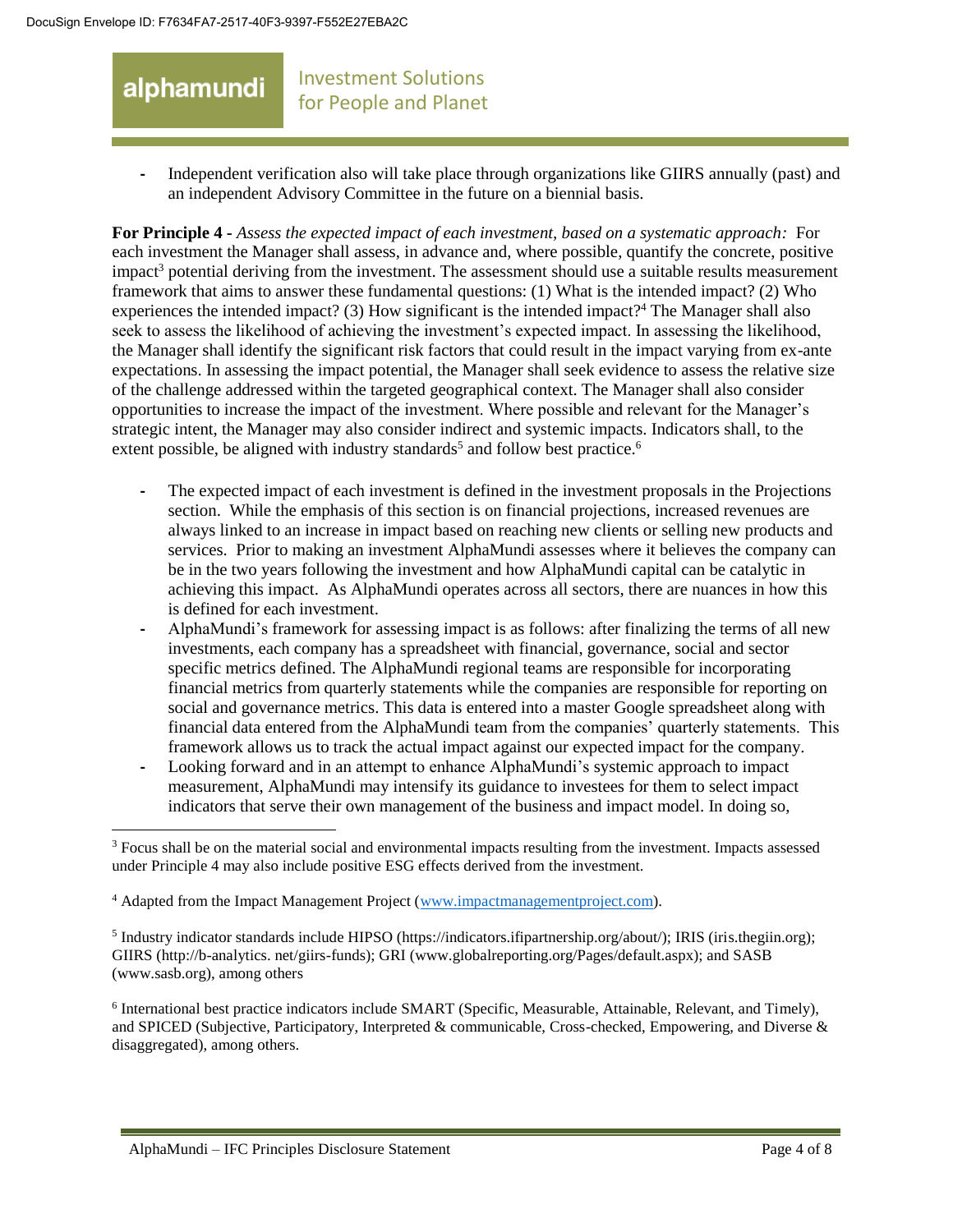### Investment Solutions for People and Planet

AlphaMundi could (i) become a catalyst for unifying investors' perspective on impact metrics to be delivered by investees; (ii) enable investees to save resources spent on responding to diverging impact reporting requirements; and (iii) contribute to true impact management as part of the operating model of investees.

**For Principle 5 -** *Assess, address, monitor and manage the potential risks of negative effects of each investment:* For each investment the Manager shall seek, as part of a systematic and documented process, to identify and avoid, and if avoidance is not possible, mitigate and manage Environmental, Social and Governance  $(ESG)^7$  risks. Where appropriate, the Manager shall engage with the investee to seek its commitment to take action to address potential gaps in current investee systems, processes, and standards, using an approach aligned with good international industry practice.<sup>8</sup> As part of portfolio management, the Manager shall monitor investees' ESG risk and performance, and where appropriate, engage with the investee to address gaps and unexpected events.

- **-** Potential negative effects of investment are evaluated during the due diligence process and monitored by the regional investment teams throughout the investment life cycle as changes to the business model, target customer, etc. arise. Because AlphaMundi's strategy specifically targets social enterprises having a positive impact, most companies that are associated with higher negative impact risks are filtered out (e.g. higher carbon emitting companies, land development unless for sustainable organic agriculture etc.). Moreover, all companies that engage with AlphaMundi are required to review, complete and sign the AlphaMundi environmental policy that adheres to IFC requirements. In all loan documents, the Fund has the ability to demand immediate repayment if there is a breach in one of the impact covenants or a material change to the company or business model that might result in a negative effect.
- **-** Looking forward, AlphaMundi will continue to refine and be more systematic about its negative impact filtering approach and "do no harm" policies prior to the next review period.

**For Principle 6 -** *Monitor the progress of each investment in achieving impact against expectations and respond accordingly:* The Manager shall use the results framework (referenced in Principle 4) to monitor progress toward the achievement of positive impacts in comparison to the expected impact for each investment. Progress shall be monitored using a predefined process for sharing performance data with the investee. To the best extent possible, this shall outline how often data will be collected; the method for data collection; data sources; responsibilities for data collection; and how, and to whom, data will be reported. When monitoring indicates that the investment is no longer expected to achieve its intended

 $\overline{a}$ <sup>7</sup> The application of good ESG management will potentially have positive impacts that may or may not be the principal targeted impacts of the Manager. Positive impacts resulting from ESG matters shall be measured and managed alongside with, or directly embedded in, the impact management system referenced in Principles 4 and 6.

<sup>8</sup> Examples of good international industry practice include: IFC's Performance Standards (www.ifc.org/performancestandards); IFC's Corporate Governance Methodology (www.ifc.org/cgmethodology), the United Nations Guiding Principles for Business and Human Rights (www.unglobalcompact.org/library/2); and the OECD Guidelines for Multinational Enterprises (http://mneguidelines.oecd.org/ themes/human-rights.htm).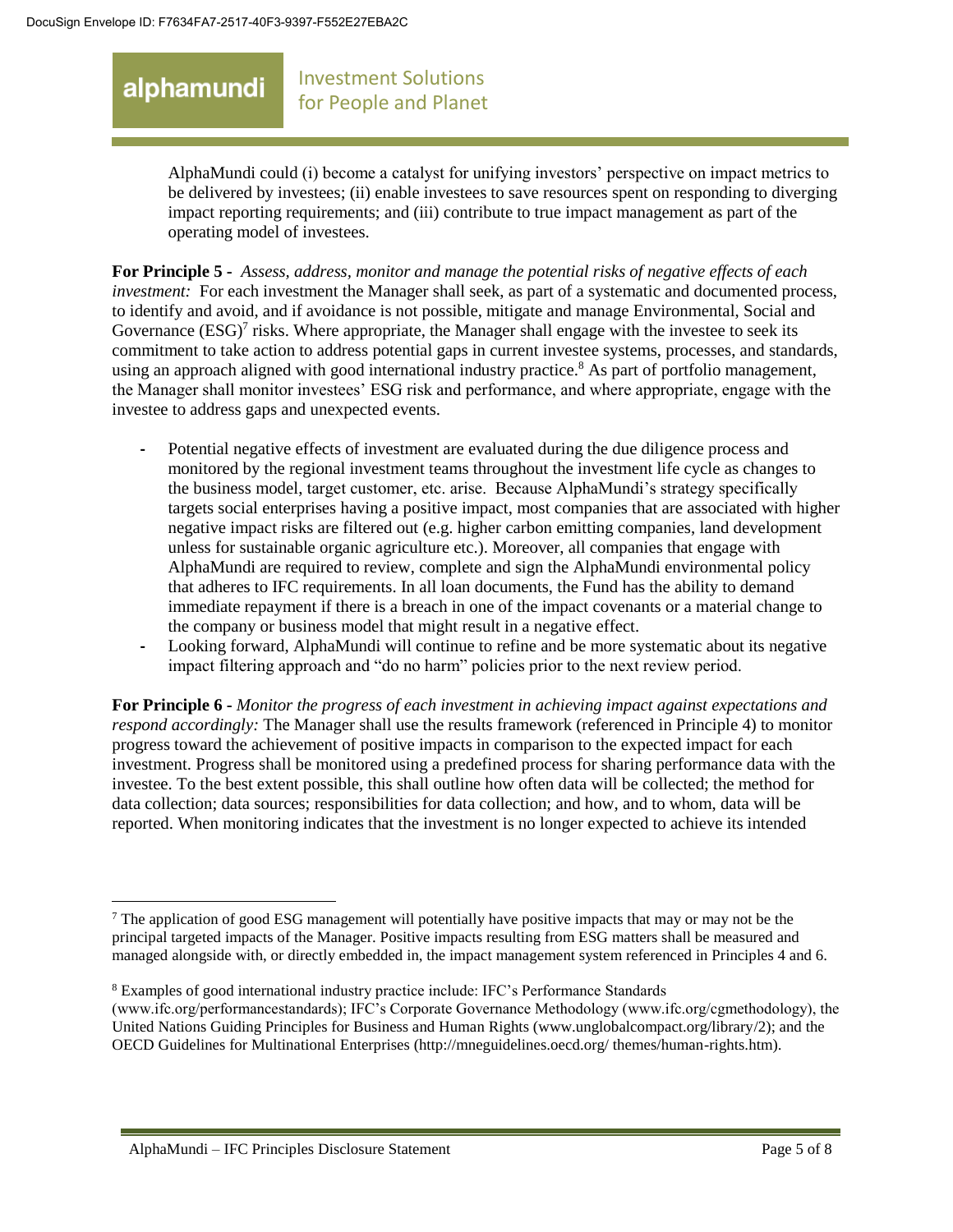#### Investment Solutions for People and Planet

impacts, the Manager shall seek to pursue appropriate action.<sup>9</sup> The Manager shall also seek to use the results framework to capture investment outcomes.<sup>10</sup>

- **-** Please refer to Principle 4 for the framework for assessing impact. Data is predominantly selfreported by companies with AlphaMundi team validation to the extent possible with field visits (at least annually) and corporate HQ visits and calls (quarterly), with additional reviews provided as necessary by consultants or TA providers. Beyond the quarterly reporting, a full impact report is generated with data synthesized either by sector or SDG on an annual basis. The annual report, published by AlphaMundi Foundation, is typically released in the fourth quarter of the calendar year following the end of the Fund's fiscal year on 30 June.
- **-** If AlphaMundi monitoring indicates that an investment is no longer expected to achieve its intended impacts, the first step is to identify the underlying cause(s) and assess if there is additional support, financial or non-financial, that could help the company. If AlphaMundi monitoring indicates a fundamental change in the business model of the company, then AlphaMundi reserve the right to demand immediate repayment of their loan.

**For Principle 7 -** *Conduct exits, considering the effect of sustained impact:* When conducting an exit,<sup>11</sup> the Manager shall, in good faith and consistent with its fiduciary concerns, consider the effect which the timing, structure, and process of its exit will have on the sustainability of the impact.

- **-** AlphaMundi's investments to date have been self-liquidating as the Group, via its investment funds, provides amortizing debt capital. Thus, there is no separate exit decision or consideration. AlphaMundi's policy is to require full amortization prior to issuing new loans. Any follow-on loans to well-performing companies will be subject to an additional due diligence process, reassessing the mission and impact as well as the company's performance relative to social and financial targets. All decisions for new loans (or restructuring of existing loans) must be approved by the Investment Committee.
- **-** Looking forward, AlphaMundi will continue to conduct full due diligence if and when proceeding with a follow-on investment to evaluate and address any mission drift.

**For Principle 8 -** *Review, document and improve decisions and processes based on the achievement of impact and lessons learned:* The Manager shall review and document the impact performance of each investment, compare the expected and actual impact, and other positive and negative impacts, and use these findings to improve operational and strategic investment decisions, as well as management processes.

<sup>9</sup> Actions could include active engagement with the investee; early divestment; adjusting indicators/expectations due to significant, unforeseen, and changing circumstances; or other appropriate measures to improve the portfolio's expected impact performance.

<sup>&</sup>lt;sup>10</sup> Outcomes are the short-term and medium-term effects of an investment's outputs, while the outputs are the products, capital goods, and services resulting from the investment. Adopted from OECD-DAC (www.oecd.org/dac/).

<sup>&</sup>lt;sup>11</sup> This may include debt, equity, or bond sales, and excludes self-liquidating or maturing instruments.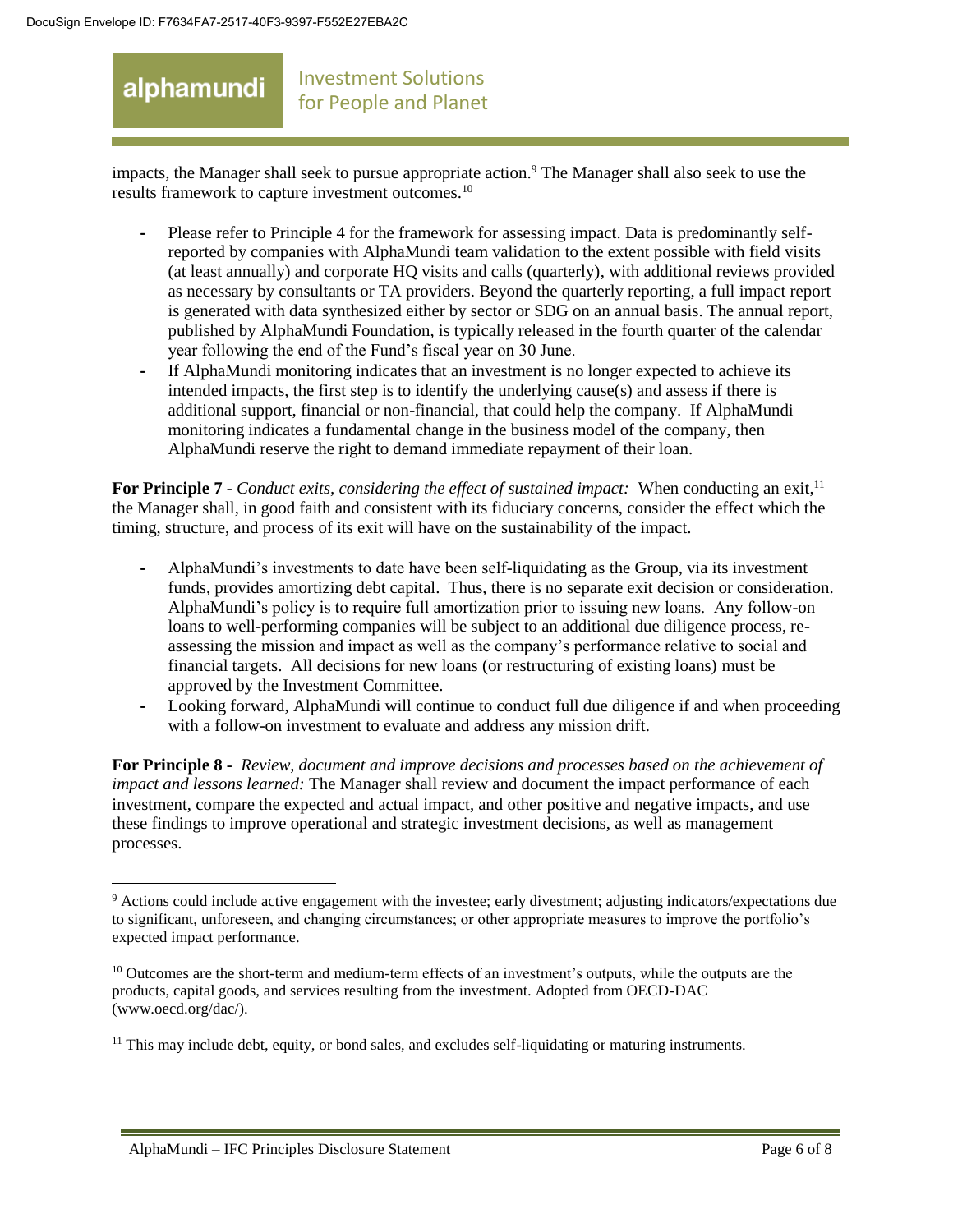- **-** AlphaMundi reviews the portfolio on a weekly basis on team calls and more thoroughly on monthly Investment Committee calls and at the time of valuation reporting (quarterly). Lessons learned are documented in Investment Committee updates and company specific reporting. Lessons learned feed into an annual review of AlphaMundi's decision making process – often leading to a change in guidelines around investment criteria, especially for new loans and loan extensions.
- **-** AlphaMundi's impact measurement and monitoring process has also continually evolved since inception based on these reviews of what has historically worked in terms of the achievement of impact and the measurement and monitoring of social enterprise outcomes.

**For Principle 9 -** *Publicly disclose alignment with the Principles and provide regular independent verification<sup>12</sup> of the extent of alignment:* The Manager shall publicly disclose, on an annual basis, the alignment of its impact management systems with the Principles and, at regular intervals, arrange for independent verification of this alignment. The conclusions of this verification report shall also be publicly disclosed. These disclosures are subject to fiduciary and regulatory concerns.

- **-** Historically, SAIF-Bastion was a GIIRS pioneer fund (since 2012) that was consistently ranked in the top five emerging market funds for impact business models. These reports were made available to investors and stakeholders upon request and the GIIRS reporting process was legally required by the Fund's offering documents.
- **-** In 2018, GIIRS announced that they would retire this rating process. In April 2019, AlphaMundi joined as a Founding Signatory to the IFC Principles. In 2020, the AlphaMundi Foundation Board of Directors established an autonomous committee to carry out a biennial independent verification of the extent of AlphaMundi's alignment to the Principles.

 $12$  The independent verification may be conducted in different ways, i.e., as part of a financial audit, by an independent internal impact assessment committee, or through a portfolio/fund performance evaluation. The frequency and complexity of the verification process should consider its cost, relative to the size of the fund or institution concerned, and appropriate confidentiality.